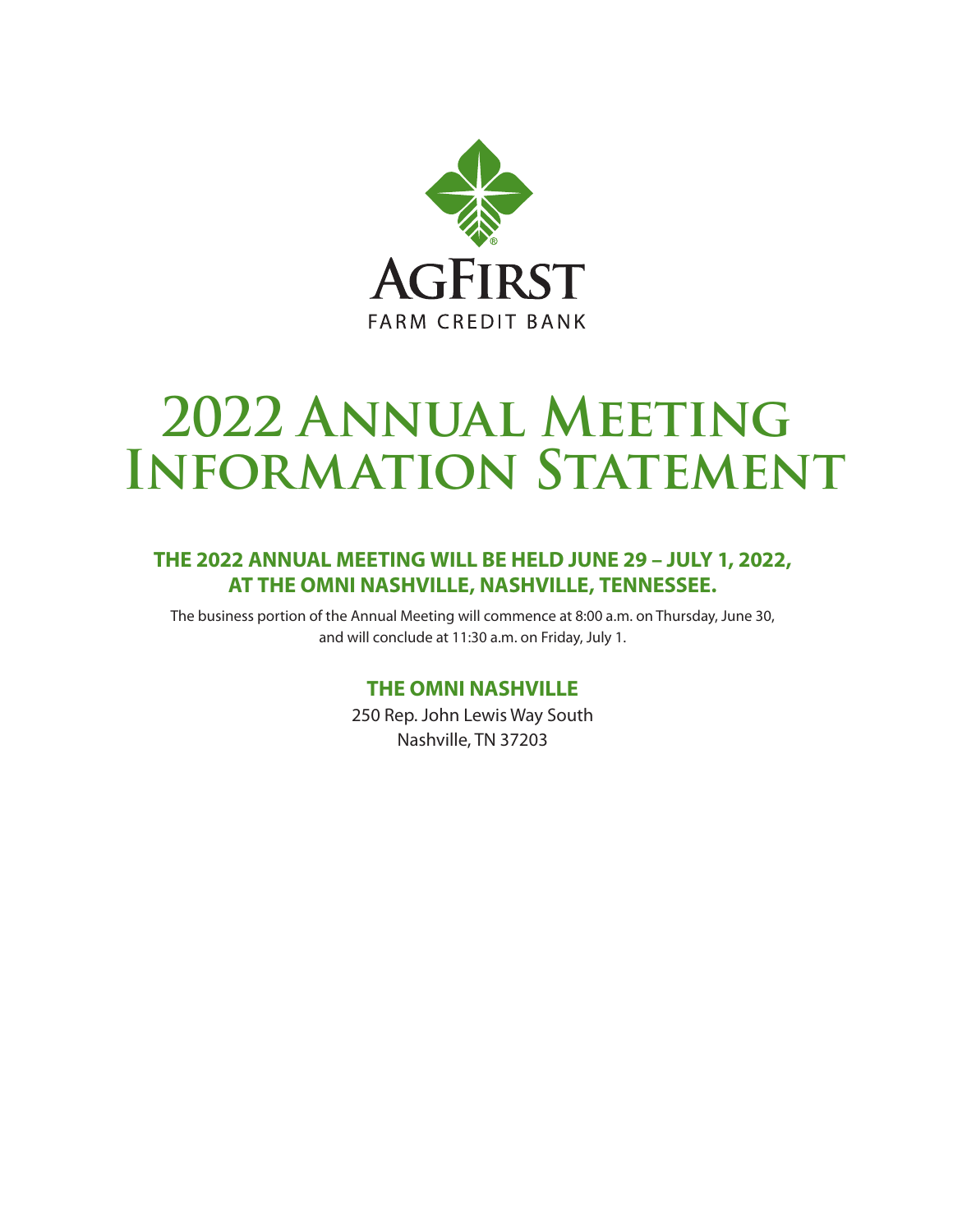2022 AgFirst Annual Meeting Information Statement – June 15, 2022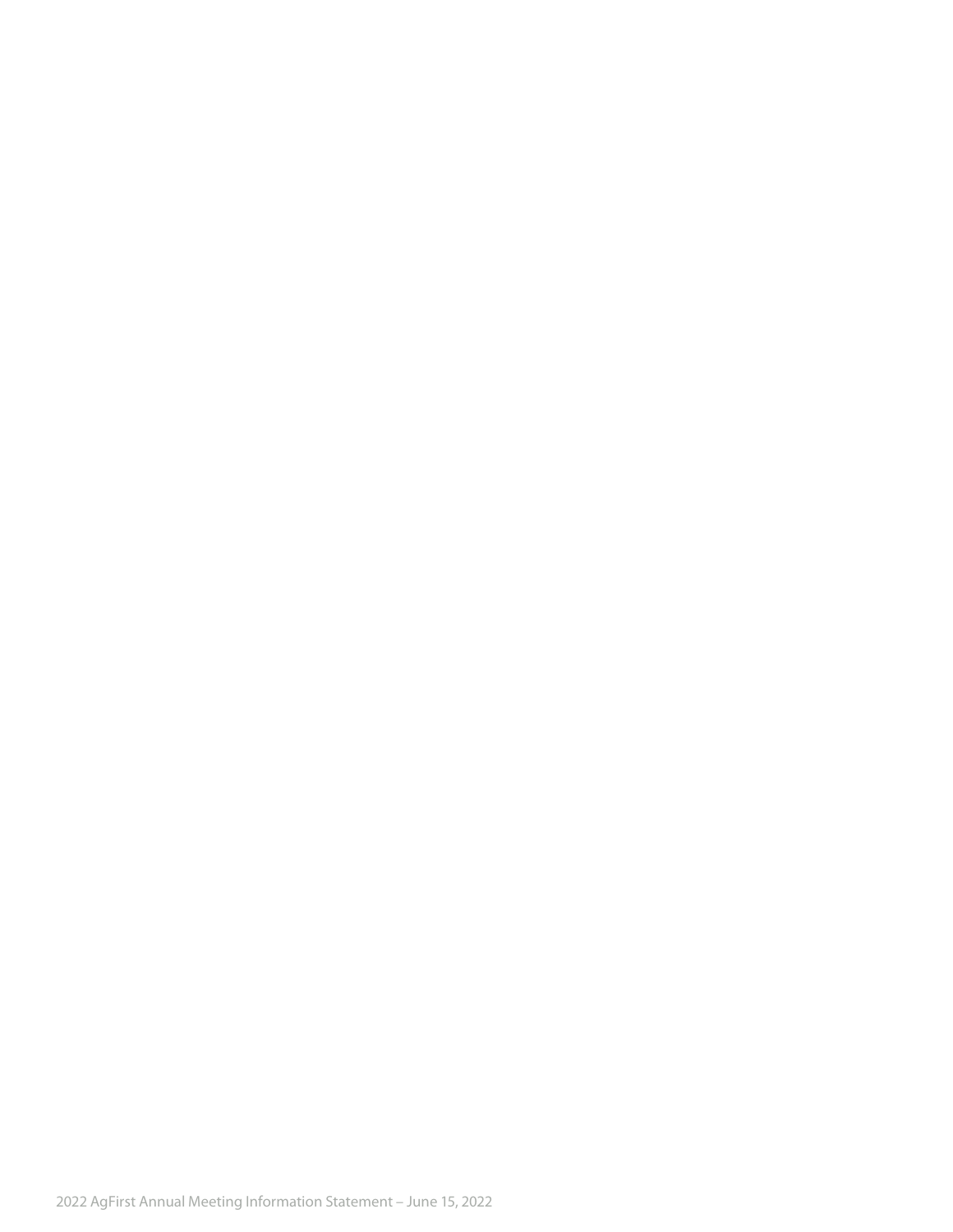### **2022 Director Elections**

In accordance with the Bylaws of AgFirst Farm Credit Bank ("AgFirst"), the following Board seats are open for election:

- One (1) Regional Seat in Region One
- Two (2) At-Large Seats

AgFirst is strictly prohibited from distributing campaign material. The candidate information provided herein is for regulatory and educational purposes only.

### **Nominations**

The candidates are identifed on **Exhibit A**, attached to this Annual Meeting Information Statement, together with disclosure/ biographical information for the candidates.

- **Nominating Committee** The nominees for the open director positions have been selected by the 2021/2022 AgFirst Farm Credit Bank Nominating Committee **(Exhibit B)**. The Nominating Committee's efforts to locate at least two qualified and willing candidates for the open seats were reported to the AgFirst Board of Directors ("Board").
- **Other Nominations** AgFirst Bylaws and election procedures allow for additional stockholder nominations from May 2, 2022 to May 25, 2022. No additional stockholder nominations were received. Nominations will not be accepted from the floor for director candidates at the Annual Meeting.

### **Nominating Committee Election**

 recommended by the voting stockholders and submits such nominees or alternates. Candidates for the 2023/2024 Nominating Committee will be presented for election during 2022 for two-year terms. The slate of candidates, as submitted by the Nominating Committee, for members and alternates is attached hereto as **Exhibit C**. Ballots will be mailed simultaneous with ballots for the director positions. The Bank, as Administrator of Elections, facilitates the nomination process for candidates for the Nominating Committee names for nomination to the Nominating Committee. Nominations for the Nominating Committee will not be accepted from the floor. All voting stockholders will vote for all seats on the Nominating Committee on a weighted basis. Voting for Nominating Committee members and alternates shall be noncumulative. Voting stockholders may vote for the entire slate or for individual

### **Stockholder Voting Rights**

Voting for the director positions and the Nominating Committee positions will be held by mail ballot.

**• Director Elections** – Ballots and candidate disclosures for the director elections will be mailed on or before July 15, 2022. **• Nominating Committee Election** – Ballots for the Nominating Committee election will be mailed on or before July 15, 2022.

Ballots for the director elections and the Nominating Committee election must be received by Elliott Davis no later than noon on October 3, 2022. In the event of a run-off, ballots will be submitted to associations no later than October 10, 2022. Run-of ballots must be received by Elliott Davis no later than noon on December 1, 2022.

All eligible AgFirst voting stockholders as of April 15, 2022 (the "Record Date"), are entitled to vote for the stockholder-elected director positions and the Nominating Committee positions. Each voting stockholder has one vote that shall be assigned a weight proportional to the number of that Association's voting stockholders as of the Record Date. For the director elections, stockholders shall be allowed to cumulate such votes and distribute them in the stockholder's discretion.

### **Voting Stockholders**

As of the Record Date, the number of AgFirst voting stockholders entitled to vote is nineteen. The weighted vote of each voting stockholder is set forth on the attached **Exhibit D**.

### **Director Candidate Forum**

The AgFirst Board has approved a forum for director candidate interviews at the 2022 Annual Meeting, to be held on Friday, July 1, beginning at 7:30 a.m. The forum will provide the candidates an opportunity to answer a series of predetermined questions, as submitted by AgFirst stockholders. In addition, stockholders will be allowed to ask questions from the floor. Candidates may be available for additional stockholder interviews. Any additional interviews should be arranged with the individual candidates and the respective Associations at their sole discretion.

### **Disclosure Information**

Employee, director, and director candidate loans, and loans to their immediate family members and any organizations with which employees, directors, and the director candidates are affiliated were made on the same terms, including interest rate, amortization schedule, and collateral, as those prevailing at the time for comparable transactions with other persons, and did not involve more than the normal risk of collectability. In addition, all disclosure statements required of director candidates pursuant to AgFirst bylaws/policies and FCA regulations shall be mailed with election ballots to the voting stockholders.

### **Other Business**

The agenda for the 2022 Annual Meeting has been provided to stockholders under separate cover. There are no other business matters to be discussed at the meeting upon which a stockholder vote will be required.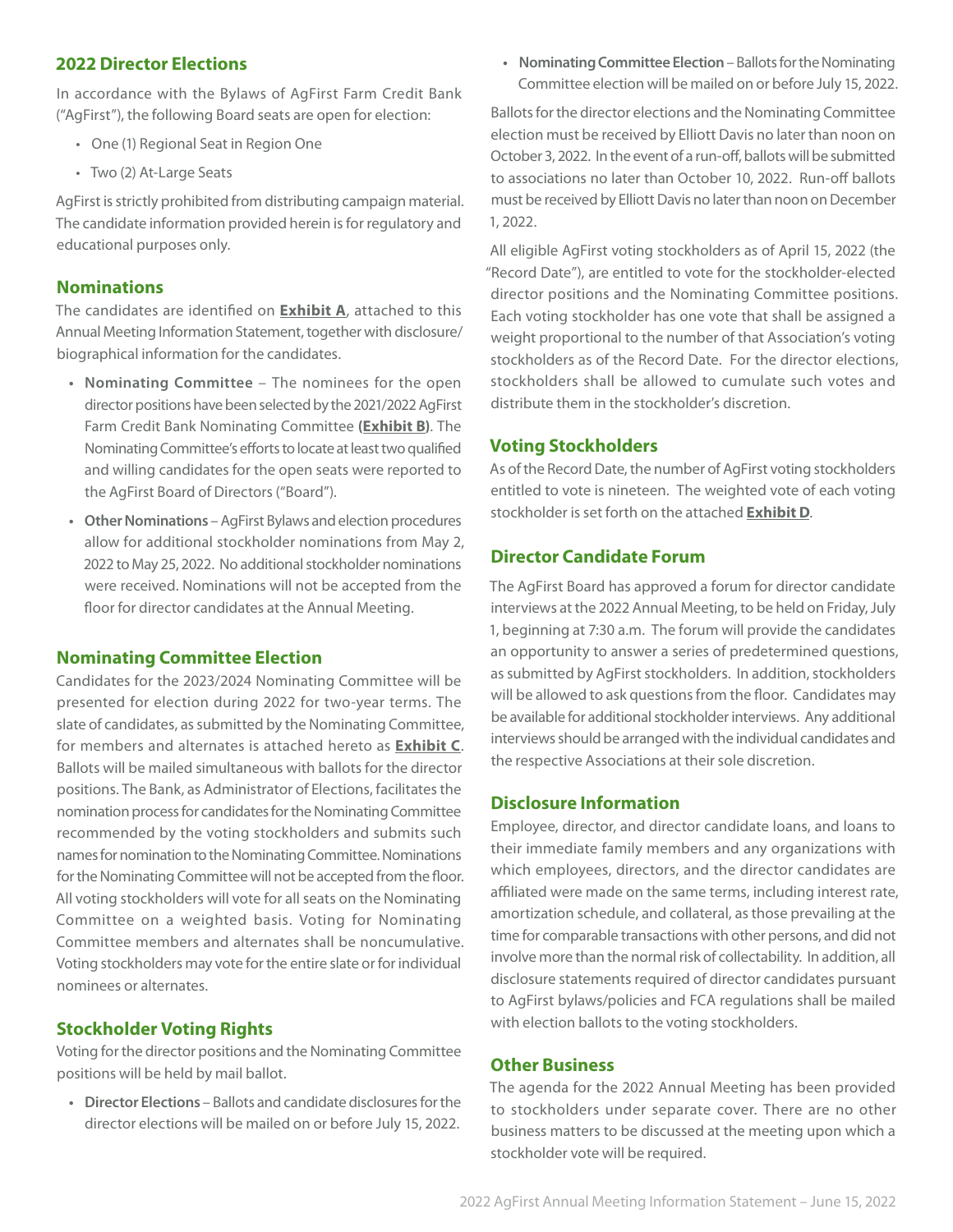### **Mailing Date and Online Availability of Annual Meeting Information Statement**

The 2022 Annual Meeting Information Statement was mailed to all stockholders on June 15, 2022, and it was published on AgFirst's website [\(www.agfrst.com\)](www.agfirst.com) simultaneous with its mailing. It will be available on AgFirst's website for at least thirty days. Copies of the 2022 Annual Meeting Information Statement are also available for inspection at AgFirst Farm Credit Bank, 1901 Main Street, Columbia, SC 29201.

### **Annual Report**

 AgFirst's Annual Report are available upon request free of charge The 2021 Annual Report was made available to stockholders for viewing on AgFirst's website [\(www.agfrst.com\)](www.agfirst.com) when the report was submitted to the Farm Credit Administration within 75 days of year end. Stockholders should review the information contained in the report, which remains available on the website. Copies of by calling 1-800-845-1745, ext. 2764, or writing Matthew Miller, Controller, AgFirst Farm Credit Bank, P.O. Box 1499, Columbia, SC 29202.

### **Board of Directors (Currently Serving)**

The AgFirst Board is comprised of twelve (12) stockholder-elected directors and two (2) Board appointed outside directors. Michael T. "Bo" Stone is the Chairman of the Board and William T. Robinson is the Vice Chairman of the Board. Please see attached **Exhibit E** for a complete listing of the AgFirst Board.

No incumbent directors attended less than 75% of the total Board meetings and/or any committee meetings on which he/ she served during the fscal year. No director resigned or declined to stand for re-election since AgFirst's annual meeting or since the previous Annual Meeting Information Statement because of policy disagreements with the Board.

### **Certifcation**

The undersigned certify that we have reviewed the 2022 Annual Meeting Information Statement of AgFirst Farm Credit Bank and that the report has been prepared in accordance with all applicable statutory or regulatory requirements, and that the information contained herein is true, accurate, and complete to the best of our knowledge.

**Dated June 15, 2022** 

Willia V. Roberts

**William T. Robinson Vice Chairman of the Board** 

**Dated June 15, 2022** 

**Leon T. Amerson President and Chief Executive Officer** 

**Dated June 15, 2022** 

Stephen Gillert

**Stephen Gilbert Chief Financial Officer**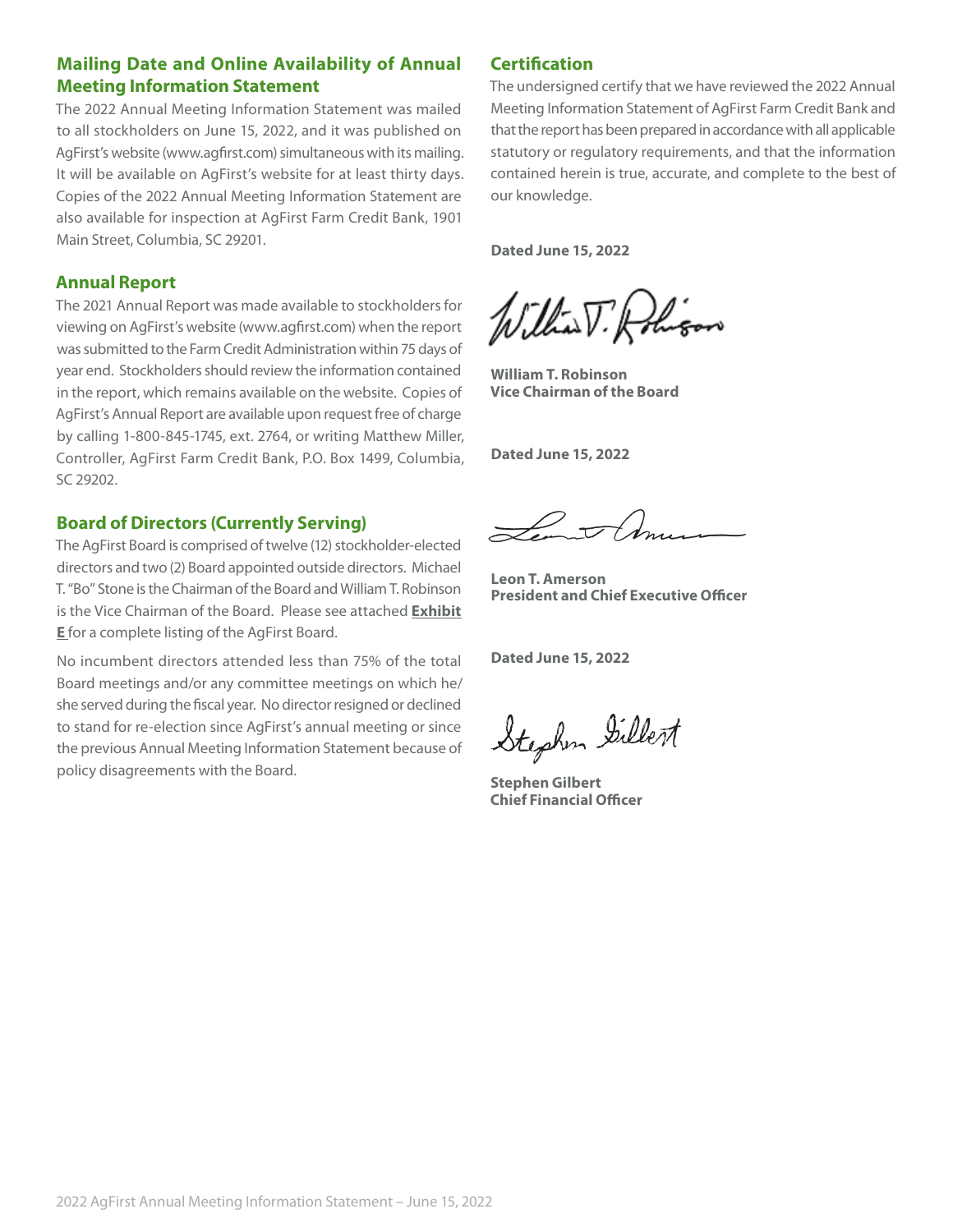(To the 2022 Annual Meeting Information Statement)

### **DIRECTOR CANDIDATE REGULATORY DISCLOSURE AND SUPPLEMENTAL EDUCATIONAL MATERIAL**

### **PLEASE TAKE NOTE**

Pursuant to FCA Regulations, AgFirst must remain impartial in all AgFirst director elections and can neither endorse nor oppose any candidate. The information provided herein is for regulatory disclosure and educational purposes only. AgFirst is strictly prohibited from distributing campaign material.

Every efort has been made to ensure that each candidate was given equal opportunity to provide information. Director candidate educational material was prepared and submitted by the candidates (subject to minor grammatical and syntactical revisions).

### **2022 SLATE AS SUBMITTED BY THE AGFIRST NOMINATING COMMITTEE FOR THE 2022 DIRECTOR ELECTION:**

**REGION ONE** (Alabama, Florida, Georgia, Louisiana, and Mississippi): **REGIONAL SEAT ONE** 

| <b>Candidates</b>                | State   | Association                 |
|----------------------------------|---------|-----------------------------|
| Jack W. Bentley Jr.              | Georgia | AgGeorgia Farm Credit, ACA  |
| Harrell Henry "Hal" Phillips Jr. | Florida | Farm Credit of Florida, ACA |

### **AT-LARGE** (All states in the AgFirst District):

### **AT-LARGE SEAT ONE**

| <b>Candidates</b>     | <b>State</b>   | Association                        |
|-----------------------|----------------|------------------------------------|
| Justin Eric McPherson | North Carolina | Carolina Farm Credit, ACA          |
| Richard S. Monson     | Georgia        | Southwest Georgia Farm Credit, ACA |
| Michael T. "Bo" Stone | North Carolina | Cape Fear Farm Credit, ACA         |

### **AT-LARGE SEAT TWO**

| Candidates<br><b>State</b>  |                | Association                       |  |  |
|-----------------------------|----------------|-----------------------------------|--|--|
| Thomas E. Porter Jr.        | North Carolina | Carolina Farm Credit, ACA         |  |  |
| Dustin J. Sonnenberg        | Ohio           | AgCredit, ACA                     |  |  |
| Alfred W. "Al" Stephens Jr. | Virginia       | Farm Credit of the Virginias, ACA |  |  |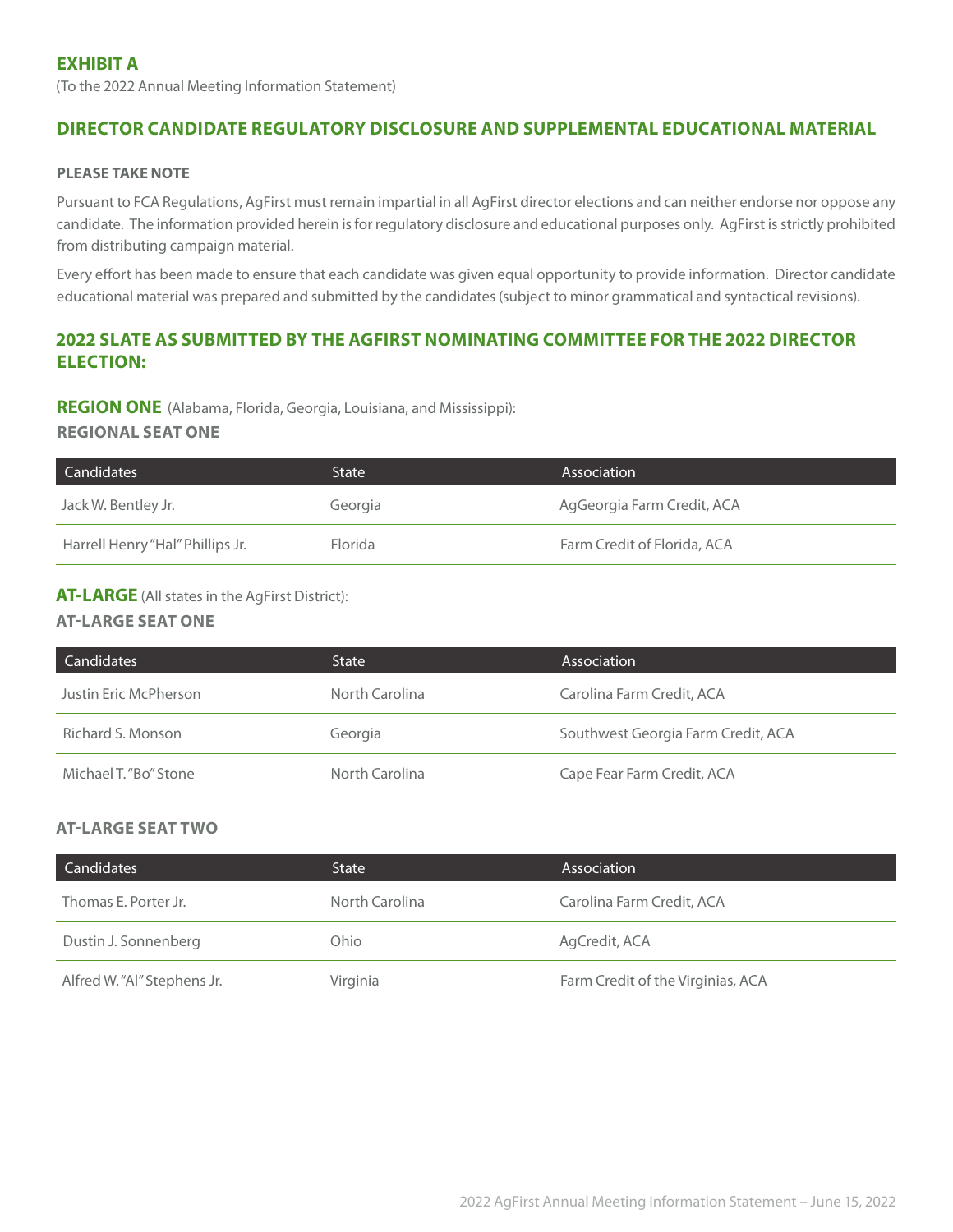### **REGION ONE, REGIONAL SEAT ONE, CANDIDATE ONE**



**JACK W. BENTLEY JR.** 

**AgGeorgia Farm Credit, ACA** 

**Age**  65

**City and State of Residence**  Tignall, Georgia

### **Business & Residence Address**  2134 Bradford Road

Tignall, Georgia 30668

**Business Experience, including principal occupation and employment, during the past fve years** 

• A & J Dairy – Owner/Operator

### **Business interest on whose board the candidate serves or is otherwise employed in a position of authority, including the principal business in which the business interest is engaged**

- A & J Dairy Owner/Operator. Dairy, pasture, crop and timberland operation
- American Dairy Association Board Member. Trade association for the promotion of milk
- LoneStar Milk Producers Board Member. Dairy cooperative
- Farm Service Agency Board Chairman. United States Department of Agriculture
- Wilkes County Farm Bureau Board Member. Insurance services
- Wilkes County Young Farmers Advisory Board Member. Provides assistance to local farmers
- AgGeorgia Farm Credit, ACA Chairman and Director. Agricultural fnance and lending
- AgFirst Farm Credit Bank Director. Agricultural fnance and lending

### **Extent of Present Agricultural Operations**

- A & J Dairy owns 1,230 acres of pasture, crop and timberland, and leases an additional 500 acres of crop and pasture land.
- The operation milks 400 dairy cows and raises 400 replacement heifers, grows all hay and silage for operations, and is feeding 800 head of heifers and steers.
- The operation's crops include 450 acres of small grain, 200 acres of sorghum, 510 acres of corn for silage, and 125 acres of hay.

### **Reportable Family Relationships (FCA Regulations, Part 612)**

• Son – farm credit institution loan(s)

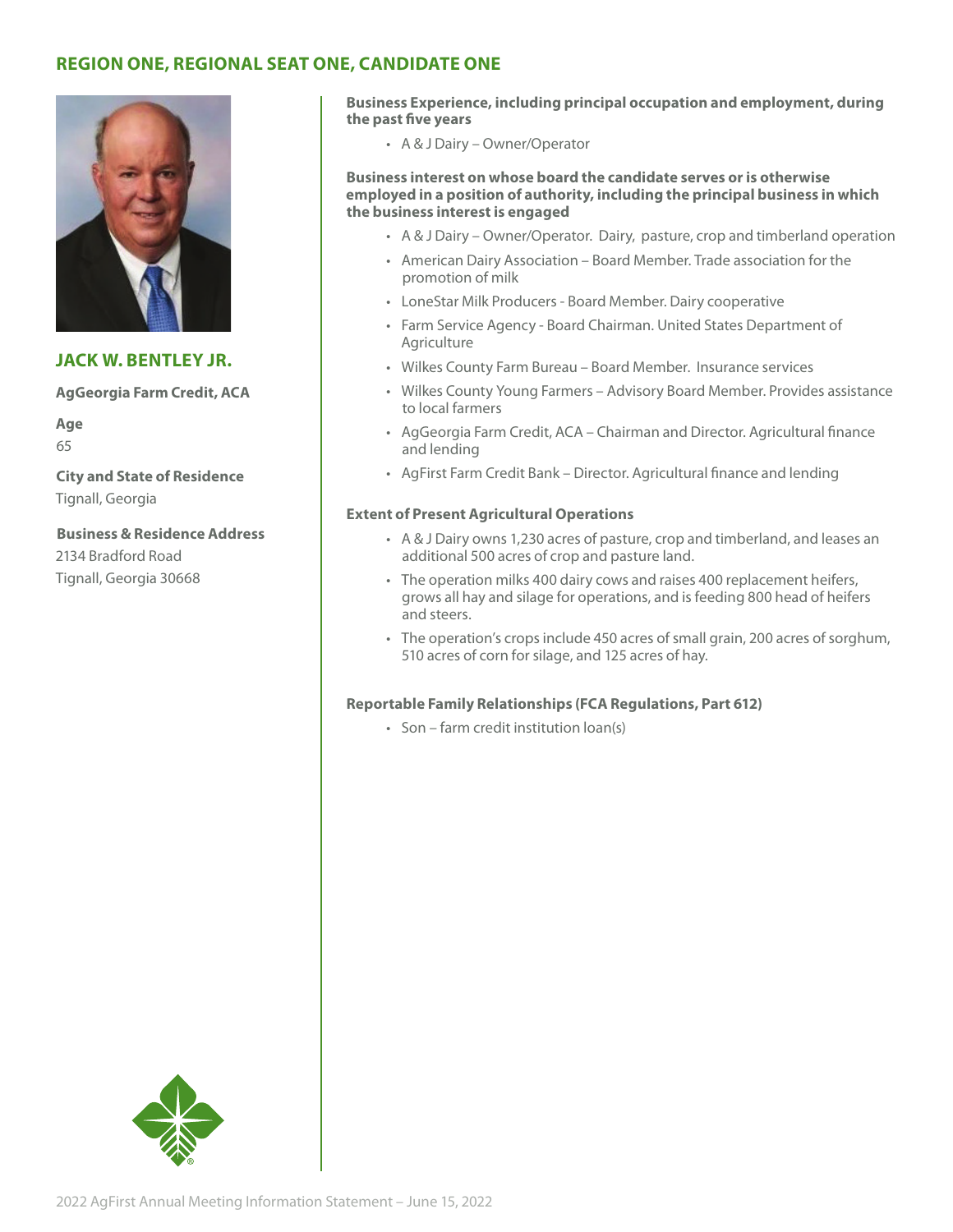### **REGION ONE, REGIONAL SEAT ONE, CANDIDATE TWO**



### **HARRELL HENRY "HAL" PHILLIPS JR. DVM**

**Farm Credit of Florida, ACA** 

**Age**  62

**City and State of Residence**  Williston, Florida

**Residence Address**  215 N.E. 212th Court Williston, Florida 32696

**Business Address**  21850 S.E. 10th Street Morriston, Florida 32668 **Business Experience, including principal occupation and employment, during the past fve years** 

- Phillips Ranch Owner/Operator
- Harrell H. Phillips DVM Veterinary Consultant

### **Business interest on whose board the candidate serves or is otherwise employed in a position of authority, including the principal business in which the business interest is engaged**

- Phillips Ranch Owner/Operator. Ranching operation
- Harrell H. Phillips, DVM. Owner/Operator. Veterinary consulting service
- Florida Cattlemen's Association Board Member. Trade Association
- Marion County Cattlemen's Association Board Member. Trade Association
- Southeastern Youth Fair Board Member. Youth Fair
- Farm Credit of Florida, ACA Director. Agricultural fnance and lending

### **Extent of Present Agricultural Operations**

- calves by retaining ownership with feeders in Texas. • Phillips Ranch has over 1,200 head of breeding age beef cattle and is a traditional cow-calf operation that backgrounds stockers and feeds the
- The ranching operation includes 3,500 acres of owned and leased pastures, and an additional 2,500 acres of leased oats and rye for winter grazing.
- The operation also produces 5,000 rolls and 10,000 square bales of hay for use and to sell.

### **Reportable Family Relationships (FCA Regulations, Part 612)**

• Spouse – farm credit institution loan(s)

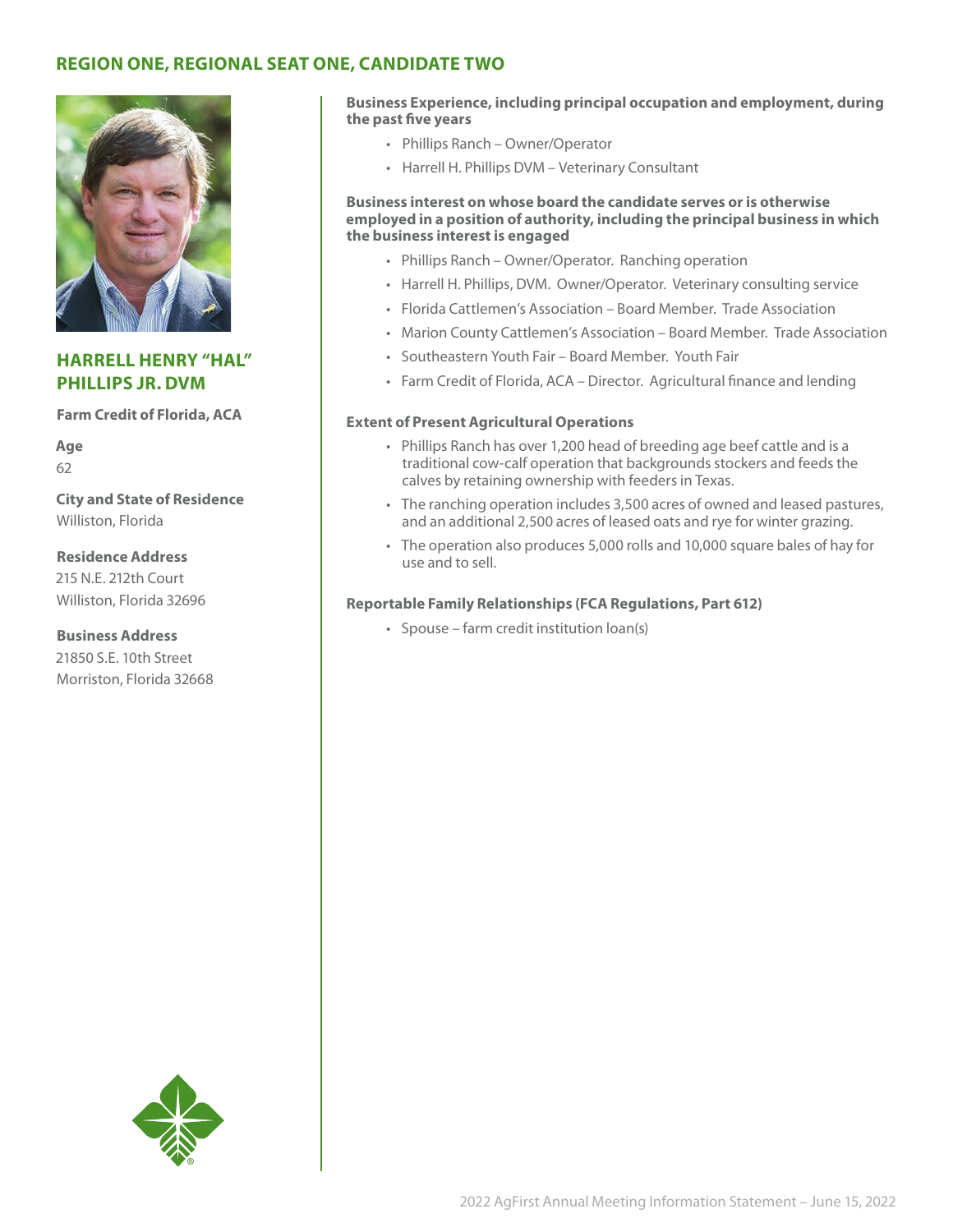### **AT-LARGE, SEAT ONE, CANDIDATE ONE**



### **JUSTIN ERIC MCPHERSON**

**Carolina Farm Credit, ACA** 

**Age**  41

**City and State of Residence**  Snow Camp, North Carolina

### **Business & Residence Address**  7329 Beale Road Snow Camp, North Carolina 27349

### **Business Experience, including principal occupation and employment, during the past fve years**

- Mac Tire, Inc. President
- Eric McPherson Farms Owner/Operator

### **Business interest on whose board the candidate serves or is otherwise employed in a position of authority, including the principal business in which the business interest is engaged**

- Mac Tire, Inc. President. Tire sales and automotive services
- Eric McPherson Farms Owner/Operator. Agricultural operation
- Alamance County Farm Bureau Board Member. Agricultural promotion organization
- Alamance County Soil and Water Board Member. Preservation of soil, water, and natural resources
- Alamance County Planning Board Board Member. Oversees county growth
- Snow Camp Volunteer Fire Department Board Member. Provides fre, rescue and EMT services
- Carolina Farm Credit, ACA Director. Agricultural fnance and lending

### **Extent of Present Agricultural Operations**

- Eric McPherson Farms operates two broiler houses, is a contract grower for Pilgrims, and produces 200,000 birds per year.
- The operation includes 380 acres of pasture, grazing a 150 cow/calf operation. All calves are marketed as NHTC verifed and GAP 4 certifed.

### **Reportable Family Relationships (FCA Regulations, Part 612)**

• None reported

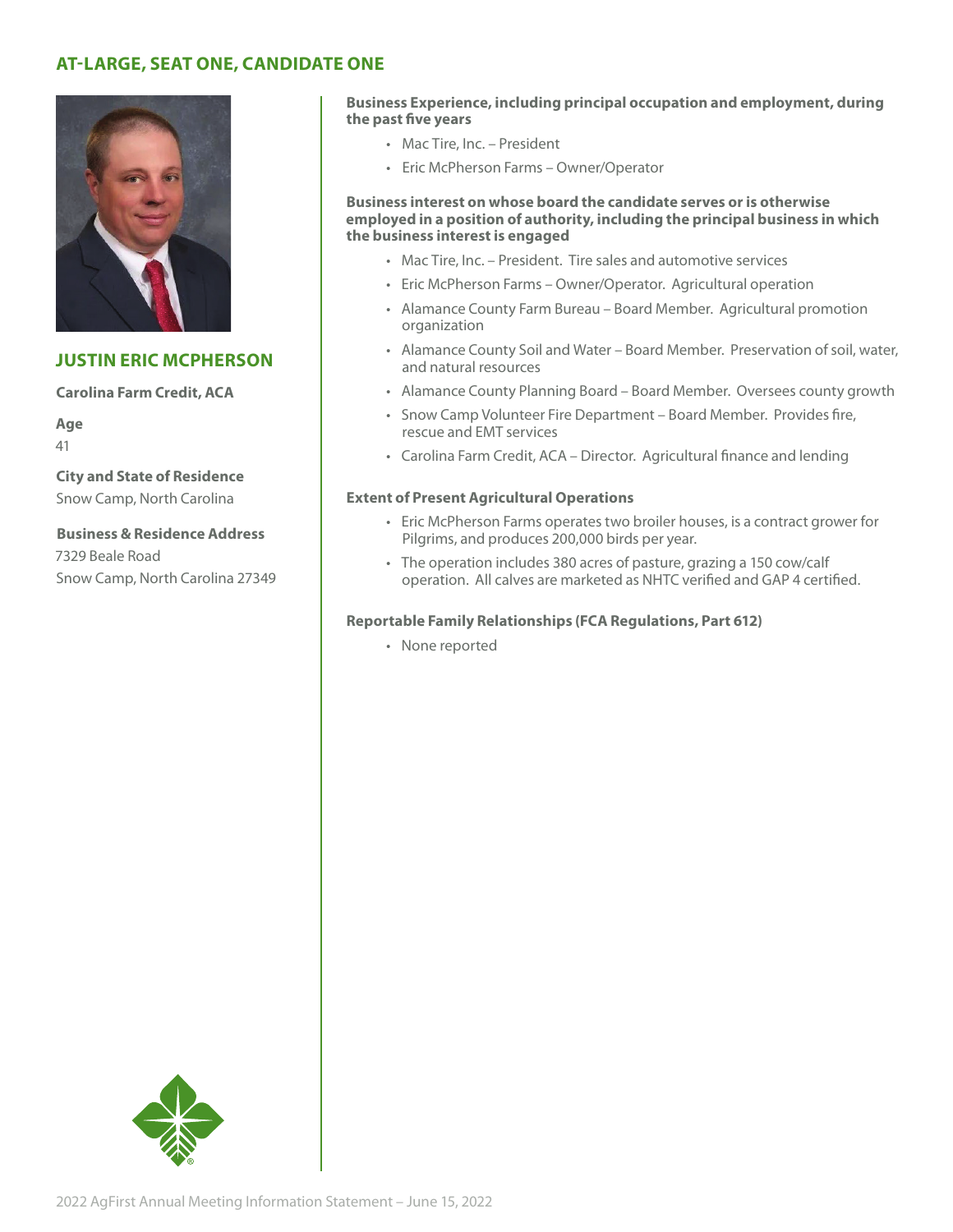### **AT-LARGE, SEAT ONE, CANDIDATE TWO**



### **RICHARD S. MONSON**

**Southwest Georgia Farm Credit, ACA** 

**Age**  64

**City and State of Residence**  Climax, Georgia

**Business & Residence Address**  261 Hidden Springs Road Climax, Georgia 39834

**Business Experience, including principal occupation and employment, during the past fve years** 

- Monson Farms Partner
- Southwest Georgia Farm Credit, ACA Chief Executive Officer 2000-2018

### **Business interest on whose board the candidate serves or is otherwise employed in a position of authority, including the principal business in which the business interest is engaged**

• Monson Farms - Partner. Agricultural operation

### **Extent of Present Agricultural Operations**

- production. • Monson Farms owns 280 acres, 100 acres is leased out for cotton and peanut
- Monson Farms also has 20 acres of long leaf pines, and 100 acres of loblolly pines.

### **Reportable Family Relationships (FCA Regulations, Part 612)**

• Spouse – farm credit institution loan(s)

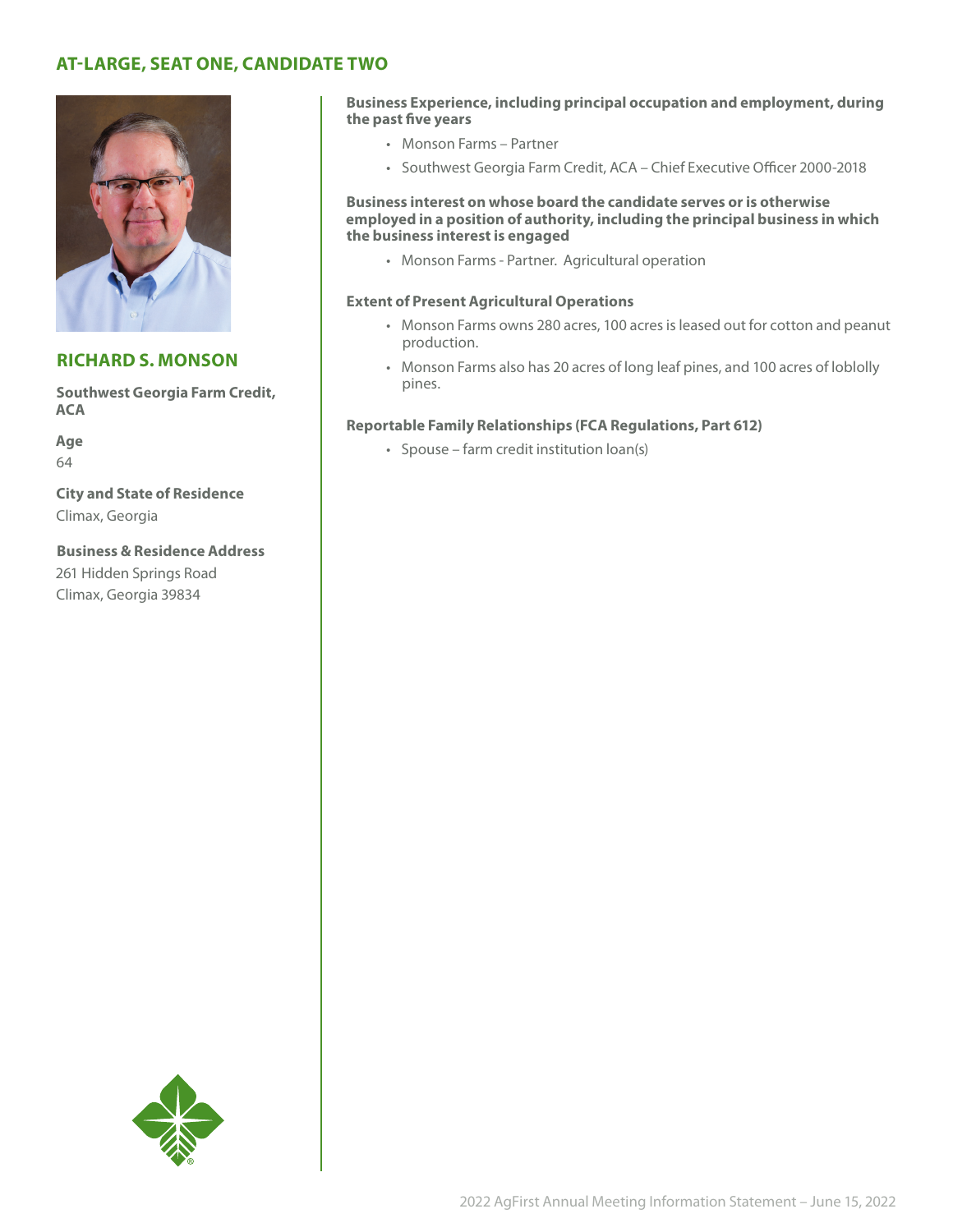### **AT-LARGE, SEAT ONE, CANDIDATE THREE**



### **MICHAEL T. "BO" STONE**

**Cape Fear Farm Credit, ACA** 

**Age**  51

**City and State of Residence**  Rowland, North Carolina

### **Residence Address**

525 Ashpole Church Road Rowland, North Carolina 28383

**Business Address** 

903 Ashpole Church Road Rowland, North Carolina 28383



- P&S Farms, Inc. Owner/Operator
- Bo Stone Farms, LLC– Owner/Operator

### **Business interest on whose board the candidate serves or is otherwise employed in a position of authority, including the principal business in which the business interest is engaged**

- P&S Farms, Inc. Owner/Operator. Agricultural Operation
- Bo Stone Farms, LLC Owner/Operator. Agricultural Operation
- UNC Health Southeastern Director. Medical services
- Farm Credit Council Vice Chair and Director. Farm Credit System trade association
- Farm Credit Council Services Director. Farm Credit System consulting
- Cape Fear Farm Credit, ACA Director. Agricultural fnance and lending
- AgFirst Farm Credit Bank Chairman and Director. Agricultural fnance and lending

### **Extent of Present Agricultural Operations**

- P&S Farms and Bo Stone Farms include 4,700 acres of row crops, 1,600 of which are irrigated.
- The operation consists of six finishing floors under contract with Smithfield Foods, fnishing 10,000 hogs annually.
- The operation includes a 70 cow beef herd.
- Small produce, primarily strawberries and sweet corn, are grown for the operation's roadside stand.

- Spouse farm credit institution loan(s)
- Father farm credit institution loan(s)
- Mother farm credit institution loan(s)

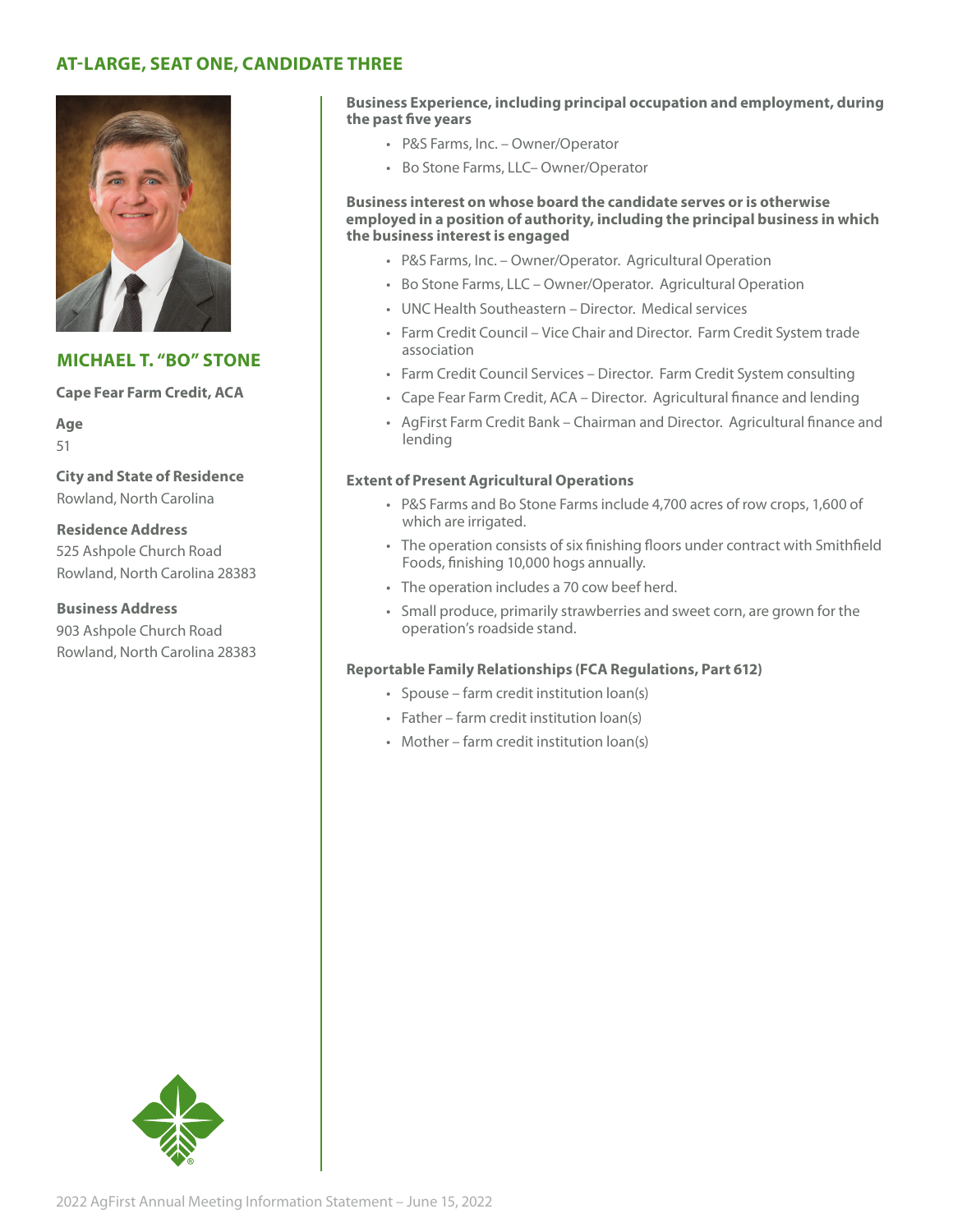### **AT-LARGE, SEAT TWO, CANDIDATE ONE**



### **THOMAS E. PORTER JR.**

**Carolina Farm Credit, ACA** 

**Age**  68

**City and State of Residence**  Concord, North Carolina

### **Business & Residence Address**

4455 Mt. Pleasant Road S. Concord, North Carolina 28025

### **Business Experience, including principal occupation and employment, during the past fve years**

- Porter Farms, Inc. Owner/Operator and President
- The Farm at Brusharbor, LLC Manager

### **Business interest on whose board the candidate serves or is otherwise employed in a position of authority, including the principal business in which the business interest is engaged**

- Porter Farms, Inc. Owner/Operator and President. Agricultural operation
- The Farm at Brusharbor, LLC Manager. Agritourism operation
- Union Power Cooperative Director. Electric utility provider
- Cabarrus County Farm Bureau President and Board Member. Agricultural promotion organization
- Cabarrus Soil and Water Supervisor. Natural resources conservation organization
- Three Rivers Land Trust Director. Natural resources conservation organization
- NC Poultry Federation Director. Poultry promotion organization
- Cabarrus County Agricultural Advisory Board Chairman. Agricultural organization
- AgFirst Farm Credit Bank Director. Agricultural fnance and lending

### **Extent of Present Agricultural Operations**

- Porter Farms, Inc. has a 2,200 sow farrow to wean operation.
- The poultry operation includes four poultry breeder hen houses and two pullet houses.
- The operation includes a 400 brood cow-calf operation.
- The operation has two green houses for flowering plants and a farm store.
- The farm at Brusharbor, LLC is an agritourism operation.

- Spouse farm credit institution loan(s)
	- Son farm credit institution loan(s)
	- Daughter-in-law farm credit institution loan(s)
	- Daughter farm credit institution loan(s)
	- Son-in-law farm credit institution loan(s)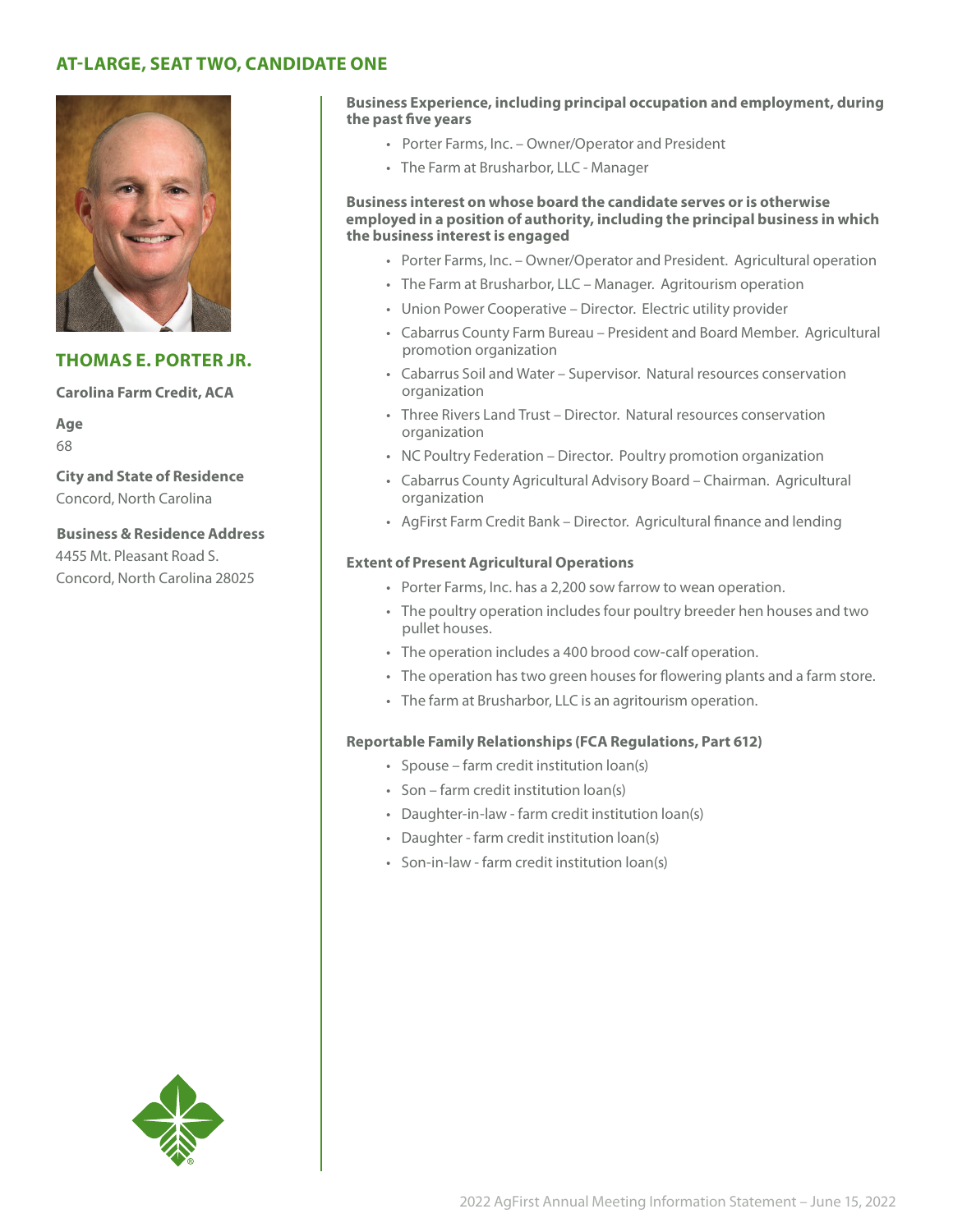### **AT-LARGE, SEAT TWO, CANDIDATE TWO**



### **DUSTIN J. SONNENBERG**

**AgCredit, ACA** 

**Age**  49

**City and State of Residence**  Hamler, Ohio

### **Business & Residence Address**

10354 County Road H Hamler, Ohio 43524

# 2022 AgFirst Annual Meeting Information Statement – June 15, 2022

**Business Experience, including principal occupation and employment, during the past fve years** 

- AgriCommunicators, Inc. Farm broadcaster
- Ag Net Communications, LLC Farm broadcaster and journalist
- Nutrien Certifed crop advisor and nutrient management plan developer
- Tri-State RTK Network, LLC Managing member
- Sonnenberg Legacy Farms, LLC Owner and Manager
- Sonnenberg Farms, LLC Owner and Manager
- Jay Calf Ranch, LLC Owner and Manager
- Sonnenberg Beef, LLC Owner and Manager

### **Business interest on whose board the candidate serves or is otherwise employed in a position of authority, including the principal business in which the business interest is engaged**

- Tri-State RTK Networks, LLC Managing member. Precision agriculture company
- Sonnenberg Legacy Farms, LLC Owner and Manager. Grain and livestock operation
- Sonnenberg Farms, LLC Owner and Manager. Grain and livestock operation
- Jay Calf Ranch, LLC Owner and Manager. Dairy replacement heifer operation
- Sonnenberg Beef, LLC Owner and Manager. Livestock operation
- Henry County Community Foundation Executive Director. Philanthropic organization
- AgCredit, ACA Chairman and Director. Agricultural fnance and lending

### **Extent of Present Agricultural Operations**

- Sonnenberg Farms, LLC is a cash grain and livestock operation. Crops include soybeans, corn, wheat, and hay. The grain operation utilizes no-till and cover crops, and is transitioning some acreage to organic. The livestock operation raises and direct markets 25 dairy steers annually for freezer beef and through a local retail market.
- Jay Calf Ranch, LLC is a single source dairy replacement heifer operation annually raising 750 dairy heifers' calves.

- Spouse farm credit institution loan(s)
- Brother-in-law farm credit institution loan(s)
- Sister-in-law farm credit institution loan(s)
- Brother-in-law farm credit institution loan(s)
- Sister-in-law farm credit institution loan(s)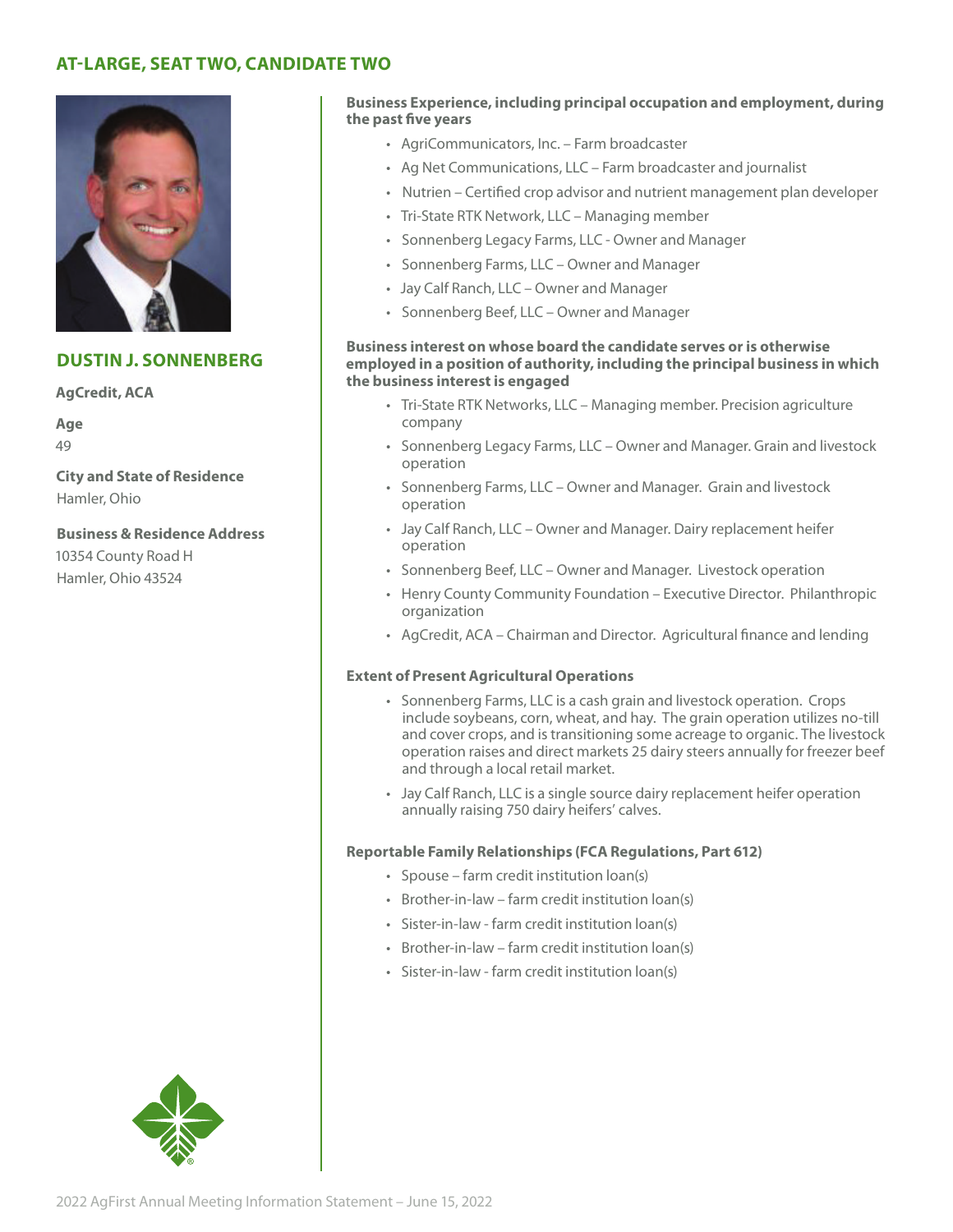### **AT-LARGE, SEAT TWO, CANDIDATE THREE**



### **ALFRED W. "AL" STEPHENS JR.**

**Farm Credit of the Virginias, ACA** 

**Age**  54

**City and State of Residence**  Wytheville, Virginia

### **Residence Address**  1396 Rockdale Road Wytheville, Virginia 24382

**Business Address**  1362 Rockdale Road Wytheville, Virginia 24382 **Business Experience, including principal occupation and employment, during the past fve years** 

• Stephens Dairy Farm – Owner/Operator

### **Business interest on whose board the candidate serves or is otherwise employed in a position of authority, including the principal business in which the business interest is engaged**

- Stephens Dairy Farm Owner/Operator. Dairy and beef operation
- VA Tech Dairy Science Advisory Board Board member. Education advisory board
- Wythe/Bland DHIA Board Member and Secretary/Treasurer. Production, recordkeeping, and data collection for dairy farms
- St. John's Lutheran Church Board Vice Chairman and Board member. Historical church preservation
- Farm Credit of the Virginias, ACA Director. Agricultural fnance and lending

### **Extent of Present Agricultural Operations**

- Stephens Dairy Farm is a dairy and beef operation. The Holstein dairy operation includes 140 cows and 150 calves/heifers. The commercial beef cow/calf operation consists of 75 cow/calf pairs.
- The operation also includes 130 acres of corn silage, 25 acres of alfalfa hay, 130 acres of wheat, 100 acres of mixed grass hay, and 200+ acres of pasture land.

- Spouse farm credit institution loan(s)
- Father farm credit institution loan(s)
- Mother farm credit institution loan(s)

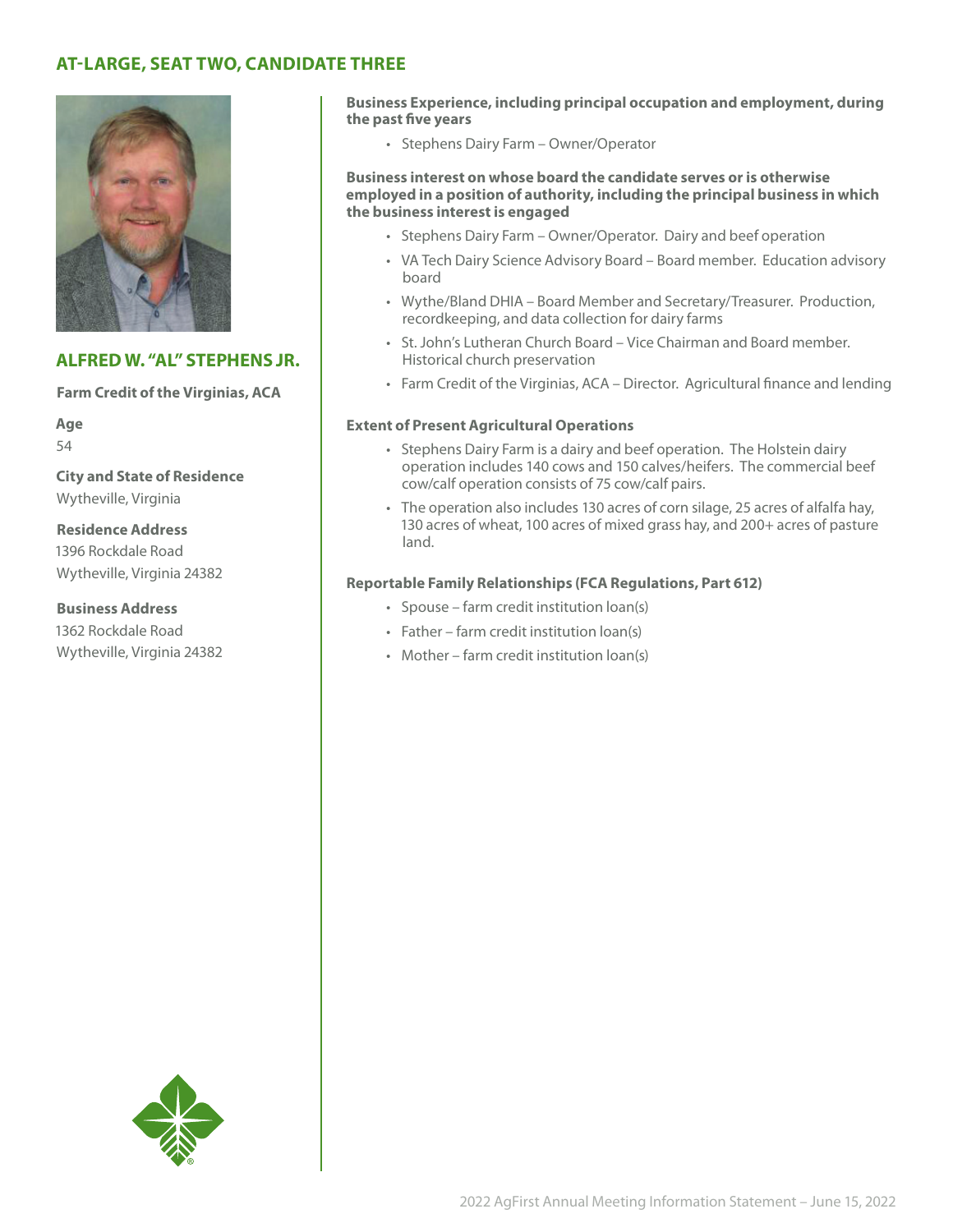### **EXHIBIT B**

(To the 2022 Annual Meeting Information Statement)

### **2021/2022 AGFIRST FARM CREDIT BANK NOMINATING COMMITTEE MEMBERS AND ALTERNATES**

| Member                     | Alternate                 | Association                      |
|----------------------------|---------------------------|----------------------------------|
| Audie M. Murphy            | Bundy H. Lane             | AgCarolina Farm Credit           |
| Richard A. Allen           | Christine Waddell         | AgChoice Farm Credit             |
| David J. Conrad            | Kevin P. Flanagan         | AgCredit ACA                     |
| R. Brian Grogan            | ***                       | AgGeorgia Farm Credit            |
| David V. Cantley           | J. Jay Peay               | AgSouth Farm Credit              |
| John Lee Newman            | Jimmy Poston              | ArborOne Farm Credit             |
| Gary A. Hendrix            | T. Morris Murphy          | Cape Fear Farm Credit            |
| L. Kim Starnes             | ***                       | Carolina Farm Credit             |
| Joseph D. "Joe" Myers      | James C. "Jim" Rankin III | Central Kentucky ACA             |
| John N. Mills Jr.          | ***                       | <b>Colonial Farm Credit</b>      |
| Keith D. Mixon             | W. Rex Clonts Jr.         | Farm Credit of Central Florida   |
| W. Eric Hopkins            | Roger W. Davis            | Farm Credit of Florida           |
| Damon A. Boutwell          | Michael W.Thompson        | Farm Credit of Northwest Florida |
| Donald W. Reese            | Donna M. Brooke           | Farm Credit of the Virginias     |
| James F. "Trey" Martin III | Robert "Dale" Thibodeaux  | <b>First South Farm Credit</b>   |
| Paul D. Baumgardner        | Charles M. Wright IV      | MidAtlantic Farm Credit          |
| Rafael J. Borges           | Felipe Ozonas             | Puerto Rico Farm Credit          |
| Don Massengale             | Aaron Wilson              | River Valley ACA                 |
| Edward "Ted" Milliron      | Kimbley D. "Kim" Rentz    | Southwest Georgia Farm Credit    |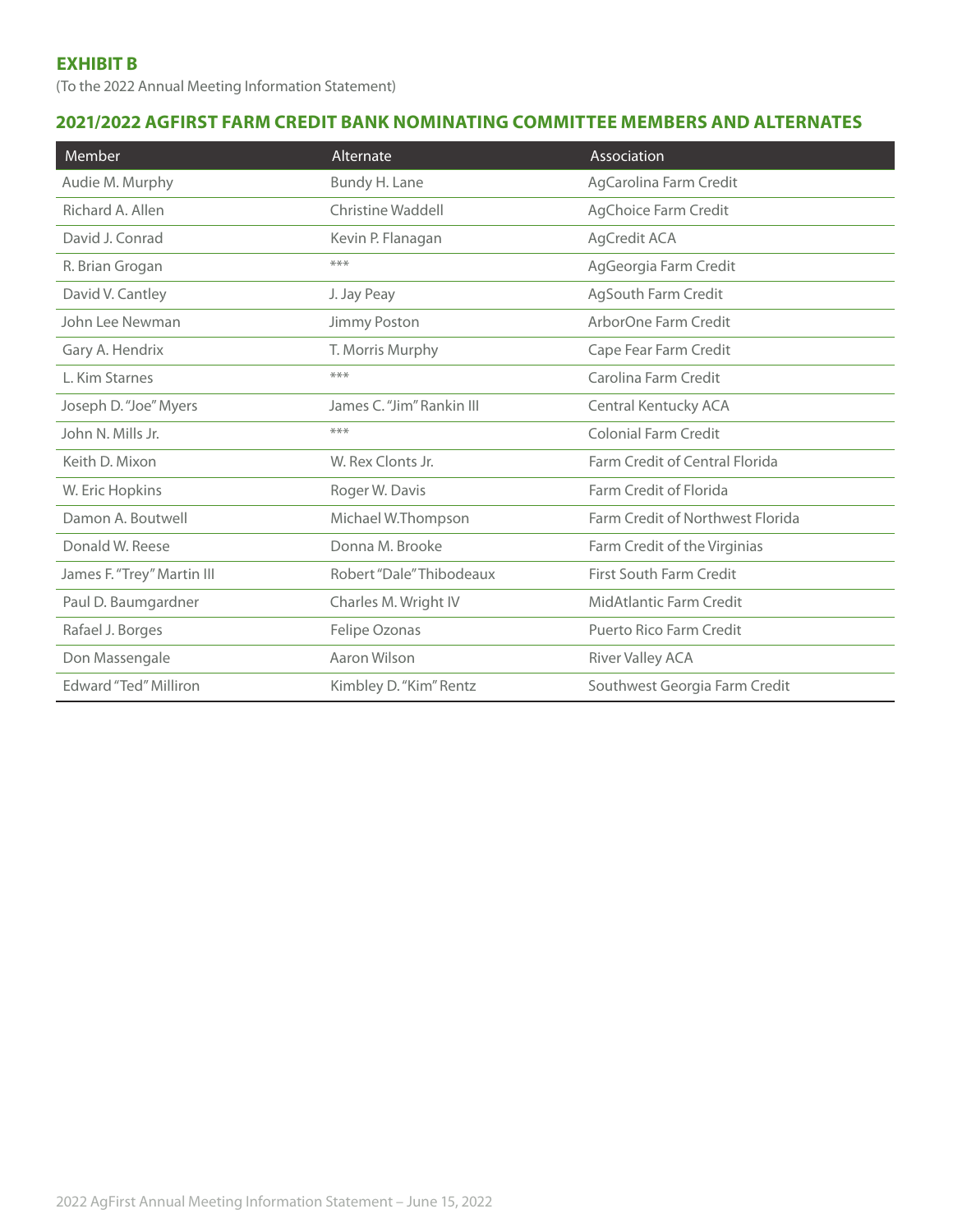### **EXHIBIT C**

(To the 2022 Annual Meeting Information Statement)

### **CANDIDATES FOR THE 2023/2024 AGFIRST FARM CREDIT BANK NOMINATING COMMITTEE**

| Member                     | Alternate                 | Association                               |
|----------------------------|---------------------------|-------------------------------------------|
| Bundy H. Lane              | Robert E. Turner          | AgCarolina Farm Credit, ACA               |
| Christine Waddell          | Richard D. Shuman         | AgChoice Farm Credit, ACA <sup>1</sup>    |
| David J. Conrad            | Kevin P. Flanagan         | AgCredit, ACA                             |
| R. Brian Grogan            | Joe A. Rowland            | AgGeorgia Farm Credit, ACA                |
| David V. Cantley           | J. Jay Peay               | AgSouth Farm Credit, ACA                  |
| William "Dupree" Atkinson  | Kyle W. Daniel            | ArborOne Farm Credit, ACA                 |
| T. Morris Murphy           | Paul Maguire              | Cape Fear Farm Credit, ACA                |
| L. Kim Starnes             | David M. Coltrane         | Carolina Farm Credit, ACA                 |
| Joseph D. "Joe" Myers      | James C. "Jim" Rankin III | Central Kentucky, ACA                     |
| Clarke E. Fox              | Frankie R. Large          | Colonial Farm Credit, ACA                 |
| Randy L. Larson            | Reed C. Fischbach         | Farm Credit of Central Florida, ACA       |
| W. Eric Hopkins            | Roger W. Davis            | Farm Credit of Florida, ACA               |
| Damon A. Boutwell          | Michael W. Thompson       | Farm Credit of Northwest Florida, ACA     |
| James F. Kinsey            | Donald W. Reese           | Farm Credit of the Virginias, ACA         |
| James F. "Trey" Martin III | Robert D. Thibodeaux      | First South Farm Credit, ACA              |
| Paul D. Baumgardner        | Charles M. Wright IV      | MidAtlantic Farm Credit, ACA <sup>1</sup> |
| Rafael J. Borges           | Hector A. Santiago        | Puerto Rico Farm Credit, ACA              |
| Don Massengale             | Aaron Wilson              | River Valley, ACA                         |
| Edward "Ted" Milliron      | Kimbley D. "Kim" Rentz    | Southwest Georgia Farm Credit             |

<sup>1</sup> In the event the merger between AgChoice Farm Credit, ACA and MidAtlantic Farm Credit, ACA is effective on July 1, 2022, the member candidate for the merged Association will be Paul D. Baumgardner and the alternate candidate will be Christine Waddell.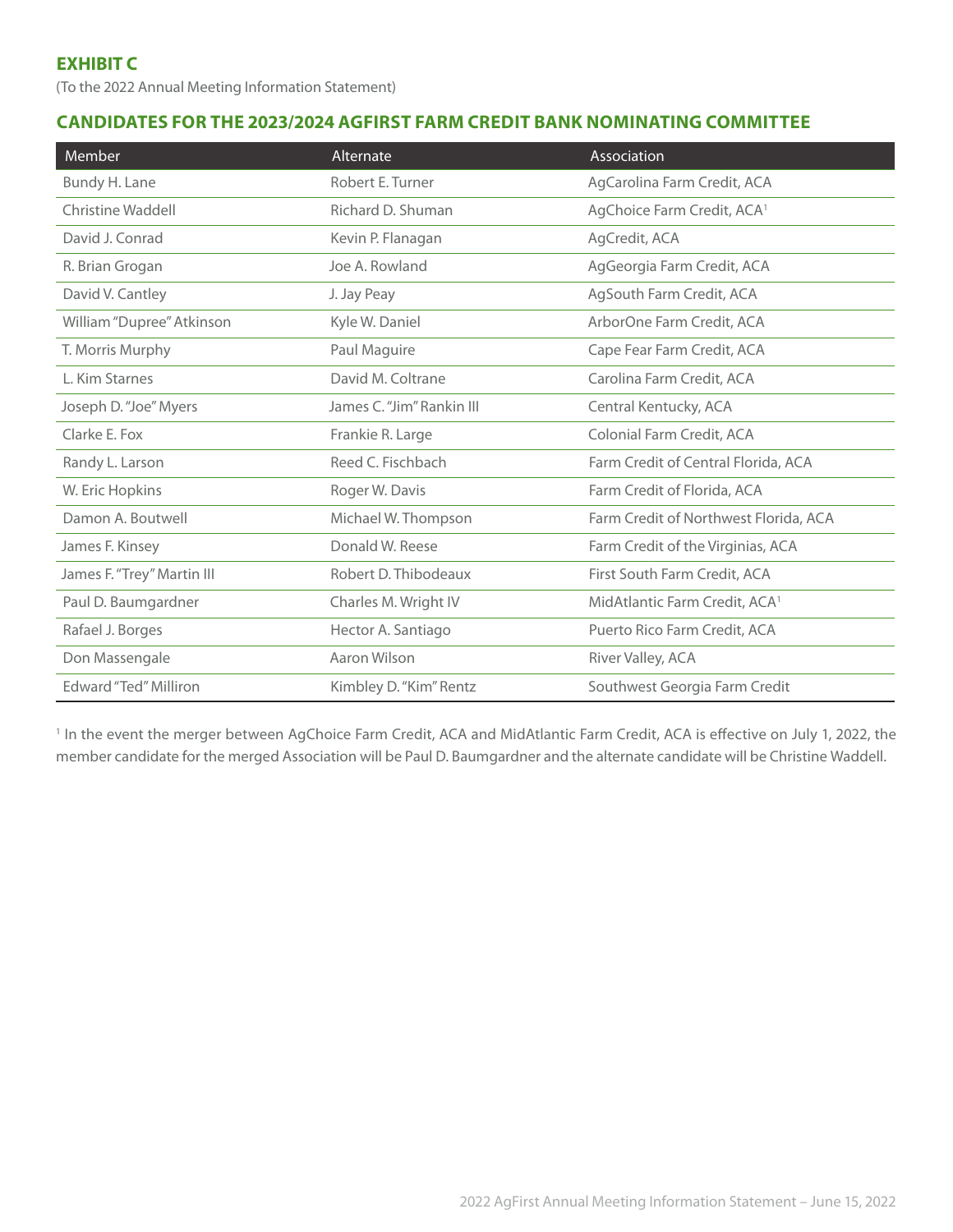(To the 2022 Annual Meeting Information Statement)

### **AGFIRST FARM CREDIT BANK VOTING MEMBER/WEIGHTED VOTE SUMMARY** (as of April 15, 2022)

| Association                               | Amount of Weighted Votes |
|-------------------------------------------|--------------------------|
| AgCarolina Farm Credit, ACA               | 3,417                    |
| AgChoice Farm Credit, ACA <sup>1</sup>    | 9,697                    |
| AgCredit, ACA                             | 6,321                    |
| AgGeorgia Farm Credit, ACA                | 4,875                    |
| AgSouth Farm Credit, ACA                  | 10,361                   |
| ArborOne Farm Credit, ACA                 | 1,722                    |
| Cape Fear Farm Credit, ACA                | 2,403                    |
| Carolina Farm Credit, ACA                 | 10,721                   |
| Central Kentucky AgCredit, ACA            | 3,785                    |
| Colonial Farm Credit, ACA                 | 5,189                    |
| Farm Credit of Central Florida, ACA       | 1,249                    |
| Farm Credit of Florida, ACA               | 2,255                    |
| Farm Credit of Northwest Florida, ACA     | 1,250                    |
| Farm Credit of the Virginias, ACA         | 10,826                   |
| First South Farm Credit, ACA              | 10,708                   |
| MidAtlantic Farm Credit, ACA <sup>1</sup> | 11,119                   |
| Puerto Rico Farm Credit, ACA              | 366                      |
| River Valley AgCredit, ACA                | 3,343                    |
| Southwest Georgia Farm Credit, ACA        | 1,450                    |
|                                           |                          |

**101,057** 

<sup>1</sup> In the event the merger between AgChoice Farm Credit, ACA and MidAtlantic Farm Credit, ACA is effective on July 1, 2022, the voting stockholder will be the merged Association whose weighted vote will be a combined total of the weighted votes of the two merging Associations.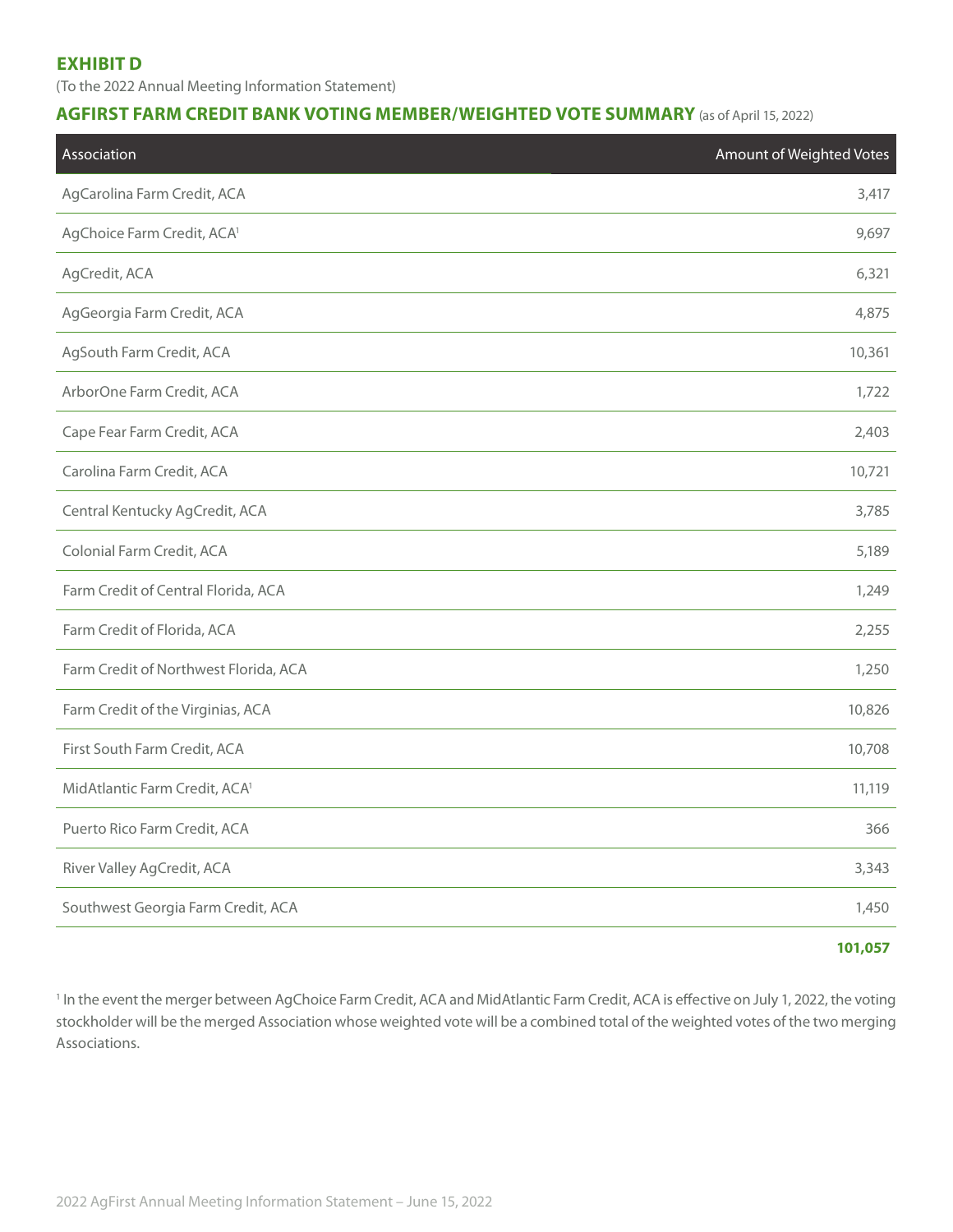(To the 2022 Annual Meeting Information Statement)

### **AGFIRST BOARD OF DIRECTORS CURRENTLY SERVING**

| Name                                          | Position            | <b>Types of Agriculture</b>                                                                   | Age | Year First<br>Elected | Term | <b>Expires Association</b> | <b>State</b> | Seat Type          |
|-----------------------------------------------|---------------------|-----------------------------------------------------------------------------------------------|-----|-----------------------|------|----------------------------|--------------|--------------------|
|                                               |                     | REGION ONE - Alabama, Florida, Georgia, Louisiana, and Mississippi                            |     |                       |      |                            |              |                    |
| Jack W. Bentley Jr.                           | Director            | Dairy operation. Pasture, crops, and timberland.                                              | 65  | 2019                  | 2022 | AgGeorgia                  | GA           | Regional           |
| Jenny R. Black                                | Director            | Citrus groves.                                                                                | 47  | 2018                  | 2023 | Central Florida            | FL.          | Regional           |
| Michael W. Patrick                            | Director            | Row crops including cotton, corn, soybeans,<br>and timber.                                    | 56  | 2020                  | 2023 | First South                | <b>MS</b>    | Regional           |
|                                               |                     | REGION TWO - Kentucky, North Carolina, South Carolina, Tennessee, Virginia, and West Virginia |     |                       |      |                            |              |                    |
| John W. "Whit" Player                         | Director            | Row crops including cotton, corn, peanuts,<br>and sunflowers. Poultry operation.              | 56  | 2022                  | 2025 | ArborOne                   | SC           | Regional           |
| David L. Richesin                             | Director            | Row crops including corn, soybeans, wheat,<br>and straw. Grain elevator operation.            | 56  | 2022                  | 2025 | <b>River Valley</b>        | <b>TN</b>    | Regional           |
| William T. Robinson                           | Vice Chairman       | Row crops including corn, hay, and timber.<br>Cow-calf and beef cattle operation.             | 55  | 2016                  | 2023 | AgSouth                    | SC           | Regional           |
| Ellis W. Taylor                               | Director            | Row crops including cotton, soybeans, wheat,<br>corn, and timber.                             | 52  | 2012                  | 2023 | AgCarolina                 | <b>NC</b>    | Regional<br>Equity |
|                                               |                     | REGION THREE - Delaware, Maryland, Ohio, Pennsylvania, and Puerto Rico                        |     |                       |      |                            |              |                    |
| Gary L. Baldosser                             | Director            | Cow-calf operation. Row crops including corn,<br>soybeans, wheat, and hay.                    | 55  | 2020                  | 2023 | AgCredit                   | OH           | Regional           |
| William K. Jackson                            | Director            | Corn and alfalfa. Dairy and bottling operations.                                              | 66  | 2013                  | 2024 | AgChoice                   | PA           | Regional           |
| Fred R. Moore Jr.                             | Director            | Sod (turf), corn, soybeans, and wheat.                                                        | 69  | 2014                  | 2025 | MidAtlantic                | <b>MD</b>    | Regional           |
| AT LARGE - All States in the AgFirst District |                     |                                                                                               |     |                       |      |                            |              |                    |
| Thomas E. Porter Jr.                          | Director            | Swine, poultry, and cattle operation.                                                         | 68  | 2019                  | 2022 | Carolina                   | <b>NC</b>    | At-Large           |
| Michael T. "Bo" Stone                         | Chairman            | Row crops including corn, wheat, and<br>soybeans. Swine operation. Timber<br>operation.       | 51  | 2015                  | 2022 | Cape Fear                  | <b>NC</b>    | At-Large           |
| <b>Outside Directors</b>                      |                     |                                                                                               |     |                       |      |                            |              |                    |
| Sherry E. Bowden <sup>1</sup>                 | Outside<br>Director |                                                                                               | 61  | 2020                  | 2023 |                            | SC           |                    |
| Dwain K. Lanier                               | Outside<br>Director |                                                                                               | 64  | 2022                  | 2025 |                            | <b>NC</b>    |                    |

<sup>1</sup> Ms. Bowden is the Board-designated financial expert for 2022, and she serves on the Board Audit Committee.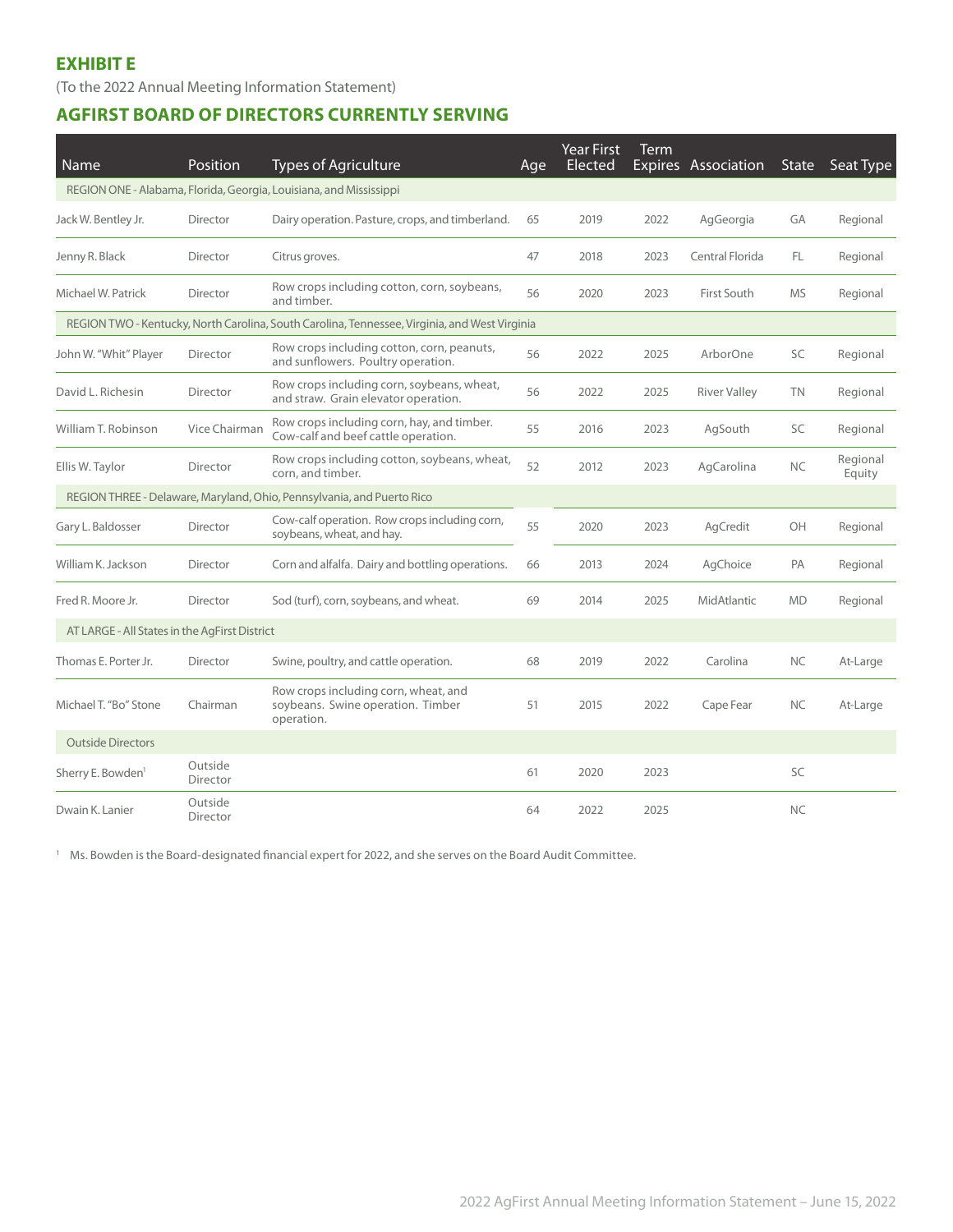### **2022 Director Election and Nominating Committee Election – Balloting Procedures**

**Director Elections** – Ballots and candidate disclosures will be mailed on or before July 15, 2022.

**Nominating Committee Election** – Ballots will be mailed on or before July 15, 2022.

**Ballots** - All ballots must be received by Elliott Davis no later than noon on October 3, 2022.

Run-off Ballots - In the event of a run-off, ballots will be submitted to associations no later than October 10, 2022. Run-off ballots must be received by Elliott Davis no later than noon on December 1, 2022.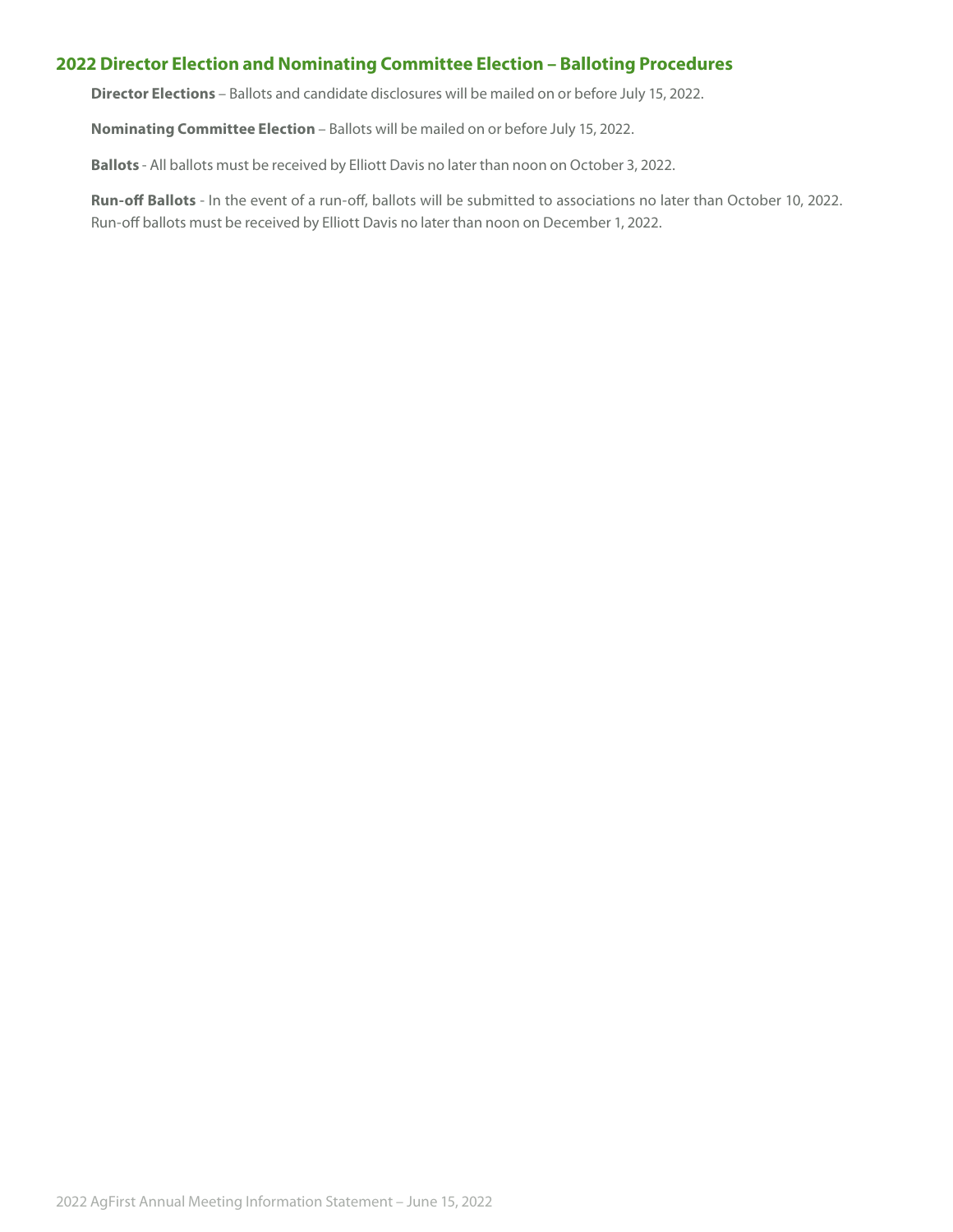**This page left blank intentionally.**